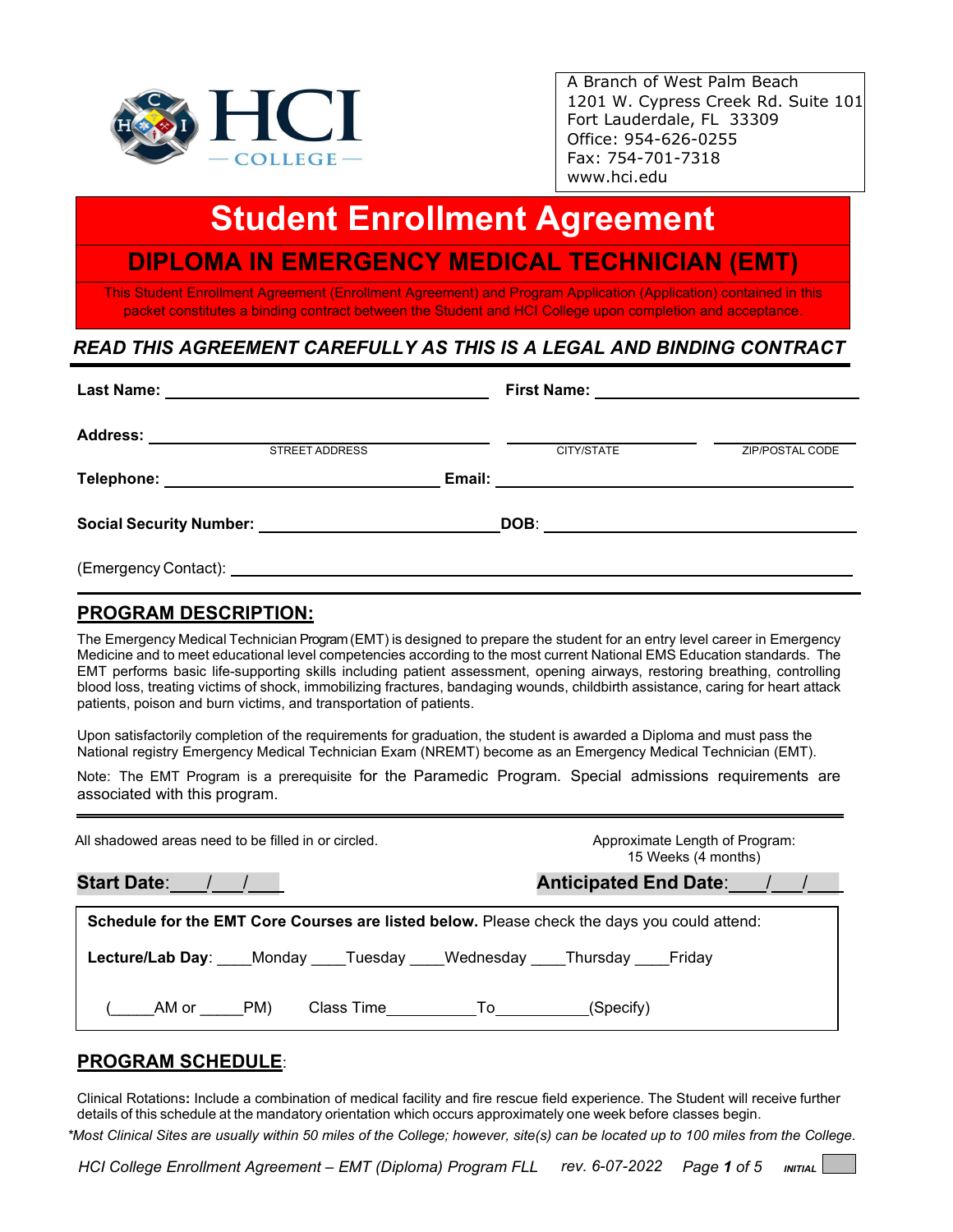# **ACCREDITATION AND PROGRAM LENGTH**:

**12 semester credits: approximately 300 clock hours, 1 semester, 4 months**

**This program is approved by the Florida Department of Health Bureau Emergency Medical Services and accredited by the Accrediting Commission of Career Schools and Colleges, 2101 Wilson Boulevard, Suite 302, Arlington, Virginia 22201. (703) 247-4212 [\(www.accsc.org\)](http://www.accsc.org/).**

#### **Emergency Medical Technician (EMT)**

| <b>Tuition and Application Fee</b> |         |  |  |
|------------------------------------|---------|--|--|
| Tuition                            | \$5,000 |  |  |
| <b>Application Fee</b>             | \$150   |  |  |
| Total Program Cost                 | \$5,150 |  |  |

# **Emergency Medical Technician Core Courses Tuition and Fees Per Semester:**

| <b>Semester</b> | <b>Credits</b> | <b>Tuition</b> |
|-----------------|----------------|----------------|
| Semester 1      | ∸∸             | \$5,000        |

**A set of required materials, textbooks, and uniforms are provided at no additional cost.**

### **Admission Requirement Checklist for the EMT Program:**

- Complete and sign an application.
- Pass a criminal background check (within the past 12 months)<sup>1</sup>.
- **Pass and have a current (within the past six months) 10 panel drug screen<sup>1</sup>.**
- **Provide a valid Driver's License or government issued photo ID**
- Provide proof of high school graduation (Diploma), or successful completion of the General Education Development test (GED), or verification of graduation from an Associate degree or higher program from an accredited college or university. Acceptance of any of the documents listed above is at the sole discretion of the College.

*1Certain findings on background checks or drug screen can hinder or prevent a student from clinical/ride placement or pursuing licensure in most program fields offered by HCI College.* 

# **METHOD OF PAYMENT:**

Option 1: Payment may be made by credit card or debit card.

HCI College accepts VISA, MasterCard, Discover and American Express.

- Option 2: Payment may be made by check or money order. No cash is accepted. There is a \$36 fee for checks returned for any reason.
- Option 3: HCI College participates in Florida Prepaid College Fund (www.myfloridaprepaid.com), Bright Futures [\(http://www.floridastudentfinancialaid.org/ssfad/bf/\)](http://www.floridastudentfinancialaid.org/ssfad/bf/) and is approved for participation in various funding programs offered through the Veterans' Administration [\(http://www.benefits.va.gov/gibill/\)](http://www.benefits.va.gov/gibill/). Note: Program benefits may vary depending on individual eligibility.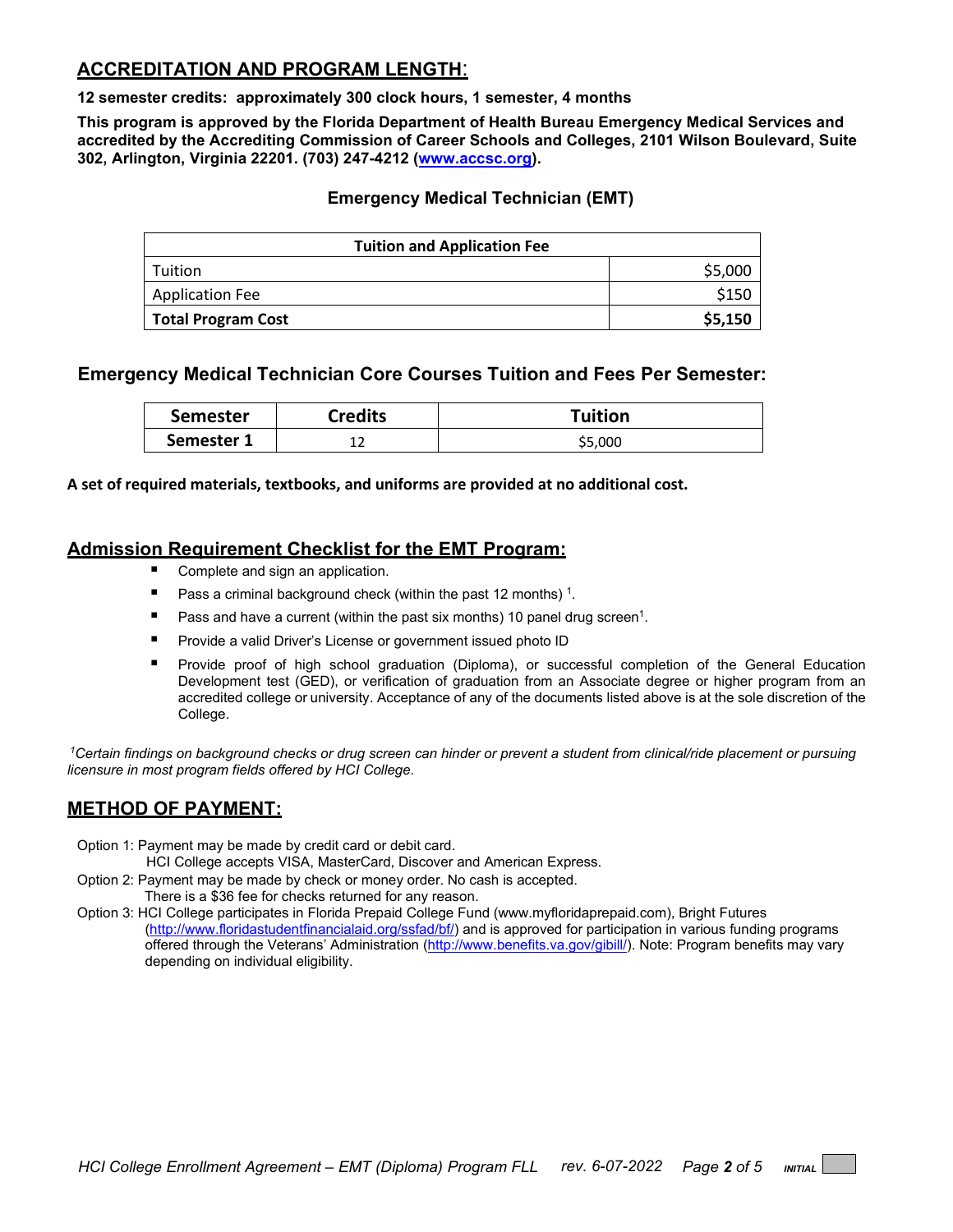Tuition and related fees are due in full according to your payment schedule agreed upon at the time of registration and acceptance of the Enrollment Agreement.

| <b>ANNUAL</b><br><b>PERCENTAGE RATE</b> | <b>FINANCE</b><br><b>CHARGE</b>             | <b>AMOUNT FINANCED</b><br>The dollar amount of the<br>credit provided to you or on<br>your behalf. | <b>TOTAL OF PAYMENT</b><br>The amount you will have<br>paid after you have made<br>all payments as<br>scheduled. | <b>TOTAL SALE</b><br><b>PRICE</b><br>The total cost of your<br>purchase on credit<br>including your down<br>payment |
|-----------------------------------------|---------------------------------------------|----------------------------------------------------------------------------------------------------|------------------------------------------------------------------------------------------------------------------|---------------------------------------------------------------------------------------------------------------------|
| N/A                                     | S<br>N/A                                    | S<br>N/A                                                                                           | S<br>N/A                                                                                                         | S<br>N/A                                                                                                            |
| <b>YOUR PAYMENT SCHEDULE WILL BE:</b>   |                                             |                                                                                                    |                                                                                                                  |                                                                                                                     |
| <b>NUMBER OF</b><br><b>PAYMENTS</b>     | *AMOUNT OF<br><b>EACH</b><br><b>PAYMENT</b> | <b>WHEN PAYMENTS ARE DUE</b>                                                                       |                                                                                                                  |                                                                                                                     |
| N/A                                     | N/A                                         | Beginning on<br>(check one) N/A                                                                    | N/A<br>month or<br>N/A                                                                                           | and on the same day each<br>bi-weekly thereafter                                                                    |

**\*Note: Student gap payment listed above "Amount of Each Payment" requires enrollment in automatic debit/credit/checking payment authorization through** *HCI College* **or a co-signer for Tuition Options or payment in full by credit card, debit card, check or money order.**

# **Refund Policy**

# **Refunds for Classes Cancelled:**

All monies will be refunded within 30 days of the schedule start date if HCI College cancels the class.

#### **Cancellation/Withdrawal Refund Policy:**

HCI College offers a refund to students who withdraw from the program, or to the sources from which the student's prepaid fees came, according to the schedule outlined below. This refund is based on tuition. Any student wishing to withdraw should complete and sign a Withdrawal Form. The Withdrawal Form and procedure may be obtained at HCI College's registration desk in Suite 205 at the West Palm Beach Campus or Suite 101 at the Fort Lauderdale Campus or on HCI College's website: [www.HCI.edu.](http://www.hci.edu/)

A Student wishing to cancel an enrollment or withdraw may complete a Withdrawal/Cancellation Form. This form is available at [www.HCI.edu](http://www.hci.edu/) or from the Registrar located in Suite 101 at the West Palm Beach Campus or 101 at the Fort Lauderdale Campus.

HCI College will refund monies paid by students in the following manner:

- All monies will be refunded if the applicant is not accepted by the College or if the student cancels within three (3) business days after signing the Enrollment Agreement and making payment.
- Cancellation after the third (3rd) business day, but before the first day of class, will result in a refund of all monies paid for the non-refundable application fee.
- **Any textbooks and unused uniform polo shirts that were issued must be returned to the College to receive the refund for** those items.
- Refunds will be made within 30 calendar days of date of the cancelation with proper submission of a Withdrawal/Cancellation Form by the student. Written notification may be submitted by email, fax or in person.
- Refunds will be made within 30 calendar days of the first day of class if no written notification is provided by the student.

#### **Withdrawal Procedures**

- 1. Notice of withdrawal should be made in person by submitting a Withdrawal Form to the Registrar, and the date of determination will be the date the student submits the Withdrawal Form. The Withdrawal Form and procedure may be obtained from HCI College's Registrar in Suite 101 at the West Palm Beach Campus or in Suite 101 at the Fort Lauderdale Campus or on HCI College's website: [www.HCI.edu.](http://www.hci.edu/)
- 2. If a student is withdrawn by the College for absenteeism based on the attendance policy, the student's last date of attendance will be the withdrawal date. The date of determination will be no later than 14 days after the student's last date of attendance.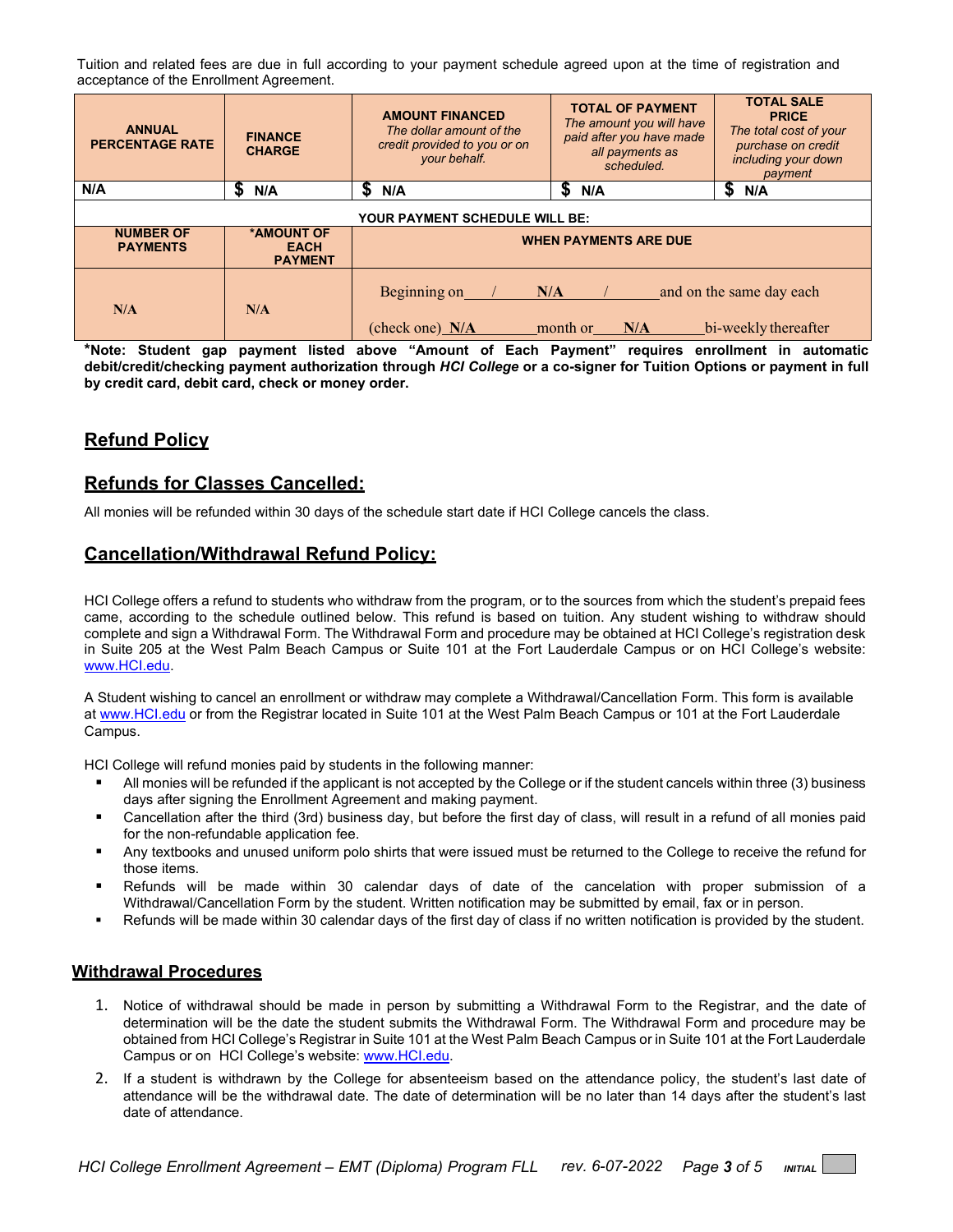- 3. If a student is withdrawn by the College for failure to maintain required grades or passing rate, the date of determination will be no later than 14 days after the student's last date of attendance, which will be the same day as the last failed exam or make-up exam.
- 4. I understand and agree that the College may change locations during my enrollment. Further, I understand that should I decide to discontinue my enrollment on or after the date of that relocation, that my refunds (if any) will be calculated using this policy.

### **Institutional Refund Policy**

The refund schedule is as follows:

- 1. All monies paid will be refunded\* if the applicant is not accepted by the College, or if the student cancels within three (3) business days after signing the Enrollment Agreement and making payment. The applicant that has not visited the College facility prior to signing the Enrollment Agreement will have the opportunity to withdraw without penalty within (three days) following either the regularly scheduled orientation procedures or following a tour of the College facilities and inspection of equipment. The nonrefundable Application is fully refundable (not to exceed \$150).
- 2. *\*Returned check fees and transfer credit fees are non-fundable.*
- 3. Withdrawal after the third business day, but before the first day of class, will result in a refund of all monies paid except for the non-refundable application fee (not to exceed \$150).
- 4. Any textbooks, uniforms, and equipment issued must be returned to the College unused to receive full refund for those items.
- 5. Refunds will be made within 30 calendar days of date of the cancelation with proper submission of a Withdrawal/Cancellation Form by the student. Written notification may be submitted by email, faxed to (561) 471- 4010, or in person to the Business Office Manager.
- 6. Refunds will be made within 30 calendar days of the first day of class if no written notification is provided by the student.

### **Refund Schedule:**

Students who withdraw during the first seven (7) days of enrollment (semester) will receive a 100% refund of all monies paid for tuition, fees, and supplies (excluding the nonrefundable application fee).

Tuition for the EMT program will be refunded on a pro-rated basis. The pro-rata refund will apply to the proportion of the Semester taught of the Enrollment Term (as defined by Program).

| <b>Proportion of Semester Taught</b> | <b>Tuition Refund Percentage</b> |
|--------------------------------------|----------------------------------|
| 0% through and including 40%         | Pro-Rata                         |
| More than 40% and including 50%      | 40%                              |
| More than 50%                        | 0% (No Tuition Refund)           |

The Withdrawal Date for refund computation will be one of the following:

- The date Withdrawal/Cancellation Form signed by Student.
- The date of withdrawal for unsatisfactory progress.
- The date of withdrawal for excessive absences will be the last date of attendance.
- The date of involuntary withdrawal by HCI College for actions that the College may deem to be in violation of its policies and procedures.